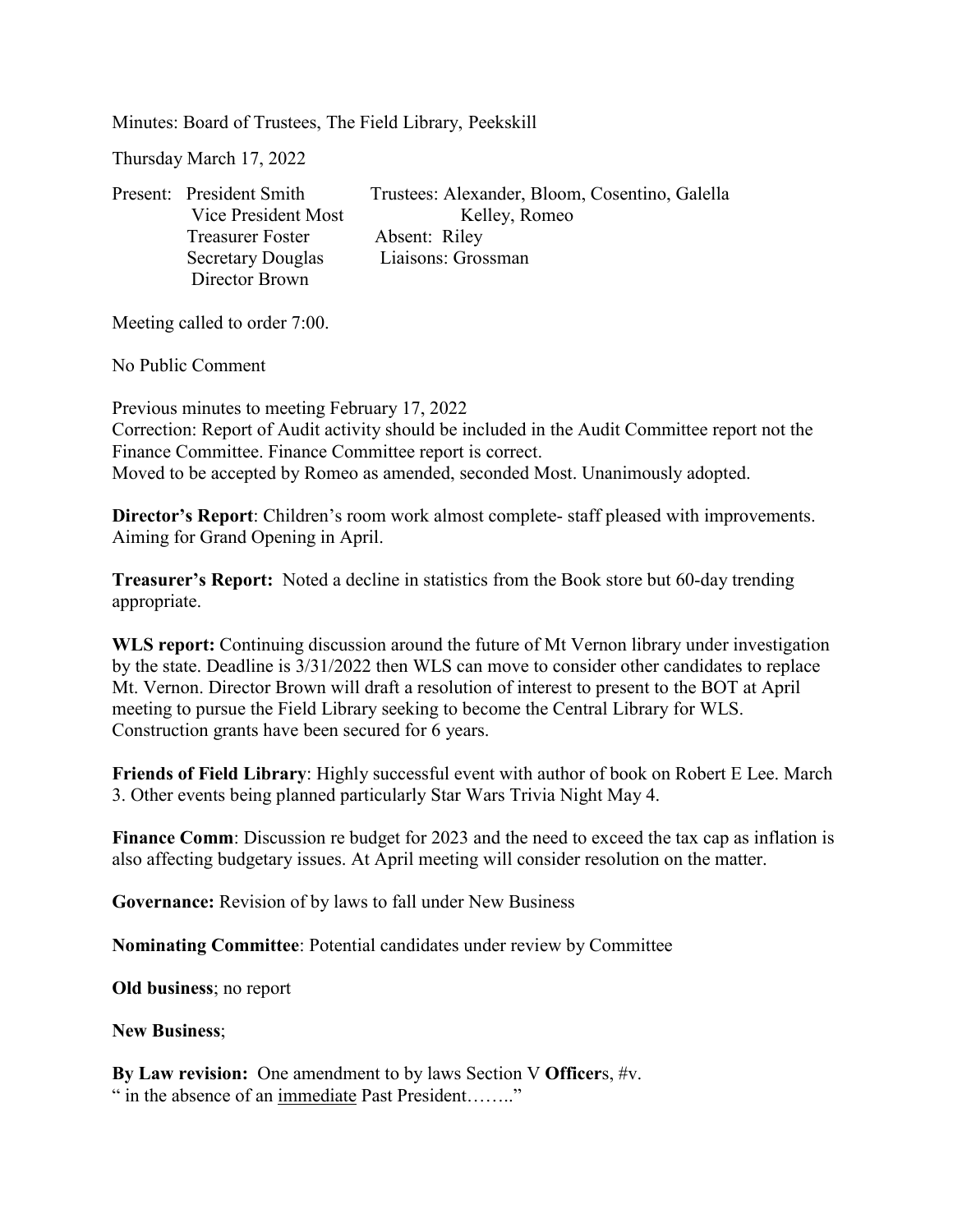Motion to accept as noted, by Most, second, Kelley, approved.

## **Charter amendment**:

We the undersigned, being the President and Secretary of The Field Library, a corporation organized and existing pursuant to an absolute charter granted by the Regents of the University of the State of New York, hereby certify that the following is a true and complete copy of a resolution duly adopted by the affirmative vote of not less than three-fourths of the whole number of trustees at a meeting held on the 17 of March 2022, and that such resolution remains in full force and effect.

RESOLVED: That the Board of Trustees of hereby requests that the Board of Regents of the University of the State of New York amend the charter of such corporation to change the range for the number of trustees from not less than nine nor more than eleven to not less than nine nor more than twenty-five.

RESOLVED: That the President and Secretary of the corporation, on behalf of the board of trustees be and they hereby are authorized to execute a petition to be addressed "To the Regents of the University of the State of New York" for such purpose.

IN WITNESS WHEREOF, we have made, signed and acknowledged this application on the  $of$   $2022.$ 

> *\_\_\_\_\_\_\_\_\_\_\_\_\_\_\_\_\_\_\_\_\_\_\_\_\_\_\_\_\_\_ Sandra Smith, Board President*

As proposed one time change to expand number of charter members to 25. Motion by Most. Second by Douglas. Unanimous vote.

## **Tax Cap Resolution**

We the undersigned, being the President and Secretary of The Field Library, a corporation organized and existing pursuant to an absolute charter granted by the Regents of the University of the State of New York, hereby certify that the following is a true and complete copy of a resolution duly adopted by the affirmative vote of not less than three-fourths of the whole number of trustees at a meeting held on the 17 of March 2022, and that such resolution remains in full force and effect.

WHEREAS*,* the adoption of this 2023 budget for The Field Library may require a tax levy increase that exceeds the tax cap imposed by state law as outlined in General Municipal Law Section 3-c adopted in 2011; and

WHEREAS, General Municipal Law Section 3-c expressly permits the library board to override the tax levy limit by a resolution approved by a vote of sixty percent of qualified board members;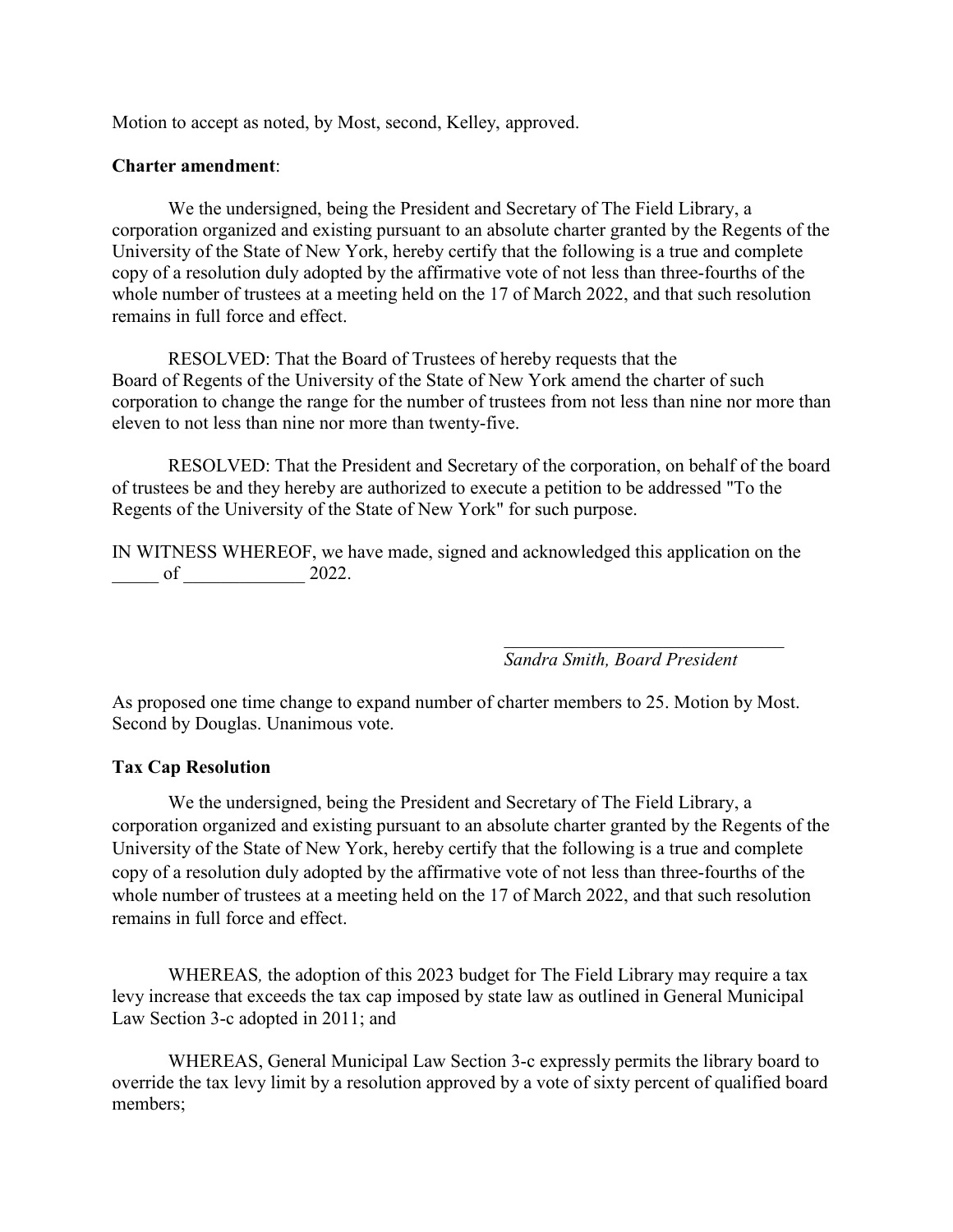NOW THEREFORE LET IT BE RESOLVED that the Board of Trustees of The Field Library voted and approved to exceed the tax levy limit for 2023 by at least the sixty percent of the board of trustees as required by state law on March 17, 2022.

**Tax cap resolution**-further discussion to be held in April meeting but agreed to submit initial resolution as soon as possible. Motion by Most to adopt with change as note Second by Romeo, Unanimous vote

## **Health insurance resolution**

We the undersigned, being the President and Secretary of The Field Library, a corporation organized and existing pursuant to an absolute charter granted by the Regents of the University of the State of New York, hereby certify that the following is a true and complete copy of a resolution duly amending the employer share of the contribution to the family health insurance coverage by the affirmative vote of not less than three-fourths of the whole number of trustees at a meeting held on the 17 of March 2022, and that such resolution remains in full force and effective January 1, 2022.

RESOLVED: That the Board of Trustees of The Field Library of the State of New York participates in the New York State Health Insurance Program and to include in such plan its officers and employees and to include in such plan its retired officers and employees, subject to and in accordance with the provisions of Article XI of the Civil Service Law and the Regulations governing the State of New York Health Insurance Program, as presently existing or hereafter amended, together with such provisions of the insurance contracts as may be approved by the President of the Civil Service Commission and any administrative rule or directive governing the plan.

RESOLVED: That The Field Library having elected to participate in the New York State Health Insurance Program at a legally convened meeting held on the  $10<sup>th</sup>$  day of November 2016. That the Board of Trustees of hereby requests that the Civil Service Commission of the State of New York amend the employer contribution share of the family health insurance from 35% to 75%. Further, that the Board of Trustees certifies that it has budgeted \$105,184.32 for the purpose of paying the employer's costs including administrative charges levied by and payable to the State of New York on account of the coverage of such officers and employees (and retired officers and employees, if applicable) and their dependents in the plan in the 2022 Adopted Budget.

IN WITNESS WHEREOF, we have made, signed and acknowledged this application on the <u>our</u> of <u>contracts</u> 2022.

*Sandra Smith, Board President*

*Ann Douglas, Secretary, Board of Trustees*

*\_\_\_\_\_\_\_\_\_\_\_\_\_\_\_\_\_\_\_\_\_\_\_\_\_\_\_\_\_\_*